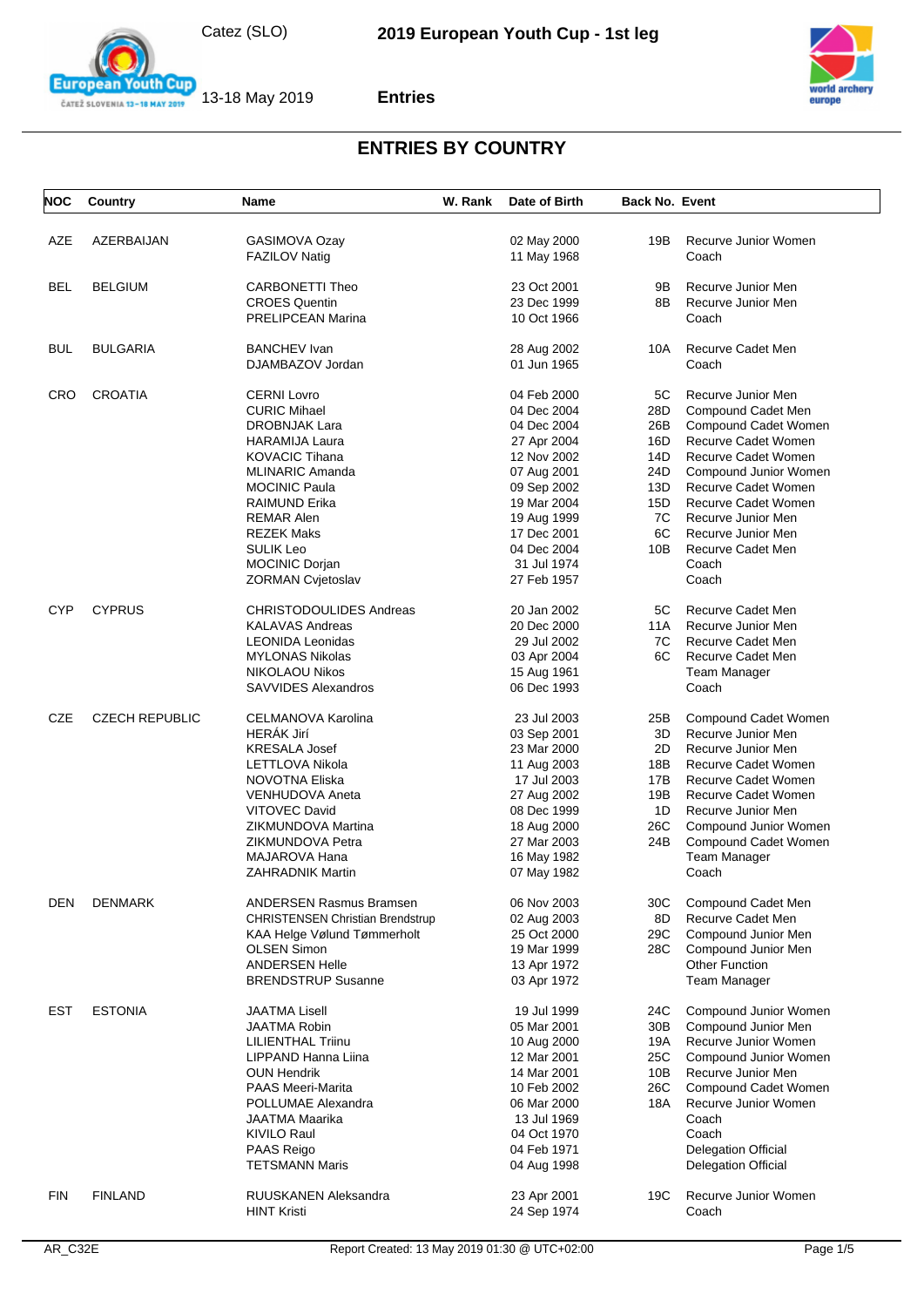

**Entries**



| NOC        | Country              | <b>Name</b>                     | W. Rank | Date of Birth | <b>Back No. Event</b> |                          |
|------------|----------------------|---------------------------------|---------|---------------|-----------------------|--------------------------|
|            | <b>FRANCE</b>        | <b>BERNARDI Nicolas</b>         |         | 03 Jan 2003   | 8C                    | Recurve Cadet Men        |
| <b>FRA</b> |                      |                                 |         |               |                       |                          |
|            |                      | <b>GRANDJEAN Lola</b>           |         | 03 Apr 2000   | 24B                   | Compound Junior Women    |
|            |                      | <b>JAMOT Maxence</b>            |         | 18 Aug 1999   | 2B                    | Recurve Junior Men       |
|            |                      | <b>KACZMARECK Elodie</b>        |         | 13 Jul 2000   | 20C                   | Recurve Junior Women     |
|            |                      | <b>LAMART Gauthier</b>          |         | 03 Jan 2002   | 10C                   | Recurve Cadet Men        |
|            |                      | LARTIGUE Hugo                   |         | 22 Feb 2001   | 1B                    | Recurve Junior Men       |
|            |                      | <b>LECAT Florentin</b>          |         | 07 Jan 2000   | 4B                    | Recurve Junior Men       |
|            |                      | MASSERET Julia                  |         | 07 May 2002   | 18A                   | Recurve Cadet Women      |
|            |                      | RICHARD Melodie                 |         | 01 Jan 2002   | 17A                   | Recurve Cadet Women      |
|            |                      | <b>THIRION Lou</b>              |         | 17 Feb 2000   | 3B                    | Recurve Junior Men       |
|            |                      | <b>TREVES Aurelia</b>           |         | 24 May 2002   | 19A                   | Recurve Cadet Women      |
|            |                      | <b>VUILLIN Christophe</b>       |         | 25 Jan 2002   | 9C                    | <b>Recurve Cadet Men</b> |
|            |                      | <b>AURAIX Jerome</b>            |         | 26 May 1973   |                       | Coach                    |
|            |                      | <b>JONETTE Nicolas</b>          |         | 11 Sep 1973   |                       | Coach                    |
|            |                      | <b>MUSY Frederique</b>          |         | 29 Aug 1958   |                       | Coach                    |
|            |                      |                                 |         |               |                       |                          |
|            |                      | TOPANDE-MAKOMBO Gilles          |         | 02 Feb 1973   |                       | Coach                    |
| <b>GBR</b> | <b>GREAT BRITAIN</b> | A'BEAR Chloe                    |         | 09 Oct 2004   | 24A                   | Compound Cadet Women     |
|            |                      | <b>BODEN Jacob</b>              |         | 18 Dec 2001   | 6B                    | Recurve Junior Men       |
|            |                      | <b>BURDETT Nicole</b>           |         | 04 Jun 2001   | 17A                   | Recurve Junior Women     |
|            |                      | <b>BYRNE Sinead</b>             |         | 13 Apr 2005   | 26A                   | Compound Cadet Women     |
|            |                      | <b>CASTLE Sophie</b>            |         | 06 May 2001   | 16A                   | Recurve Junior Women     |
|            |                      | <b>CHAPPELL Grace</b>           |         | 14 Mar 2002   | 24C                   | Compound Cadet Women     |
|            |                      | <b>CLIFFORD Holly</b>           |         | 21 Jun 2002   | 25A                   | Compound Cadet Women     |
|            |                      | COLAIACOVO Shaimaa              |         | 22 Jan 2004   | 20B                   | Recurve Cadet Women      |
|            |                      | <b>COTILLARD Matthew</b>        |         | 25 Mar 2001   | 5B                    | Recurve Junior Men       |
|            |                      | <b>HEALEY Penny</b>             |         | 07 Mar 2005   | 21B                   | Recurve Cadet Women      |
|            |                      | <b>HUGHES Heather</b>           |         | 23 Feb 2001   | 15A                   | Recurve Junior Women     |
|            |                      | PAUL Ruby                       |         | 24 May 2001   | 14A                   | Recurve Junior Women     |
|            |                      |                                 |         |               | 7B                    |                          |
|            |                      | REID Jacob                      |         | 17 Aug 2001   |                       | Recurve Junior Men       |
|            |                      | <b>SPENCER-NICE Riley</b>       |         | 31 May 2004   | 7A                    | Recurve Cadet Men        |
|            |                      | <b>SUSCA Thomas</b>             |         | 17 Sep 2004   | 5A                    | Recurve Cadet Men        |
|            |                      | <b>THOMAS Nathan</b>            |         | 17 Jan 2002   | 28B                   | Compound Cadet Men       |
|            |                      | <b>THOMPSON Dan</b>             |         | 21 Jun 2002   | 8A                    | Recurve Cadet Men        |
|            |                      | <b>WOODGATE James</b>           |         | 29 May 2002   | 6A                    | <b>Recurve Cadet Men</b> |
|            |                      | <b>CONAGHAN Alison</b>          |         | 03 Nov 1971   |                       | <b>Team Manager</b>      |
|            |                      | <b>FERGUSON Anthony</b>         |         | 08 Aug 1956   |                       | Coach                    |
|            |                      | <b>GILL Stephanie</b>           |         | 02 Nov 1987   |                       | Coach                    |
|            |                      | <b>NASH Roy</b>                 |         | 12 Feb 1973   |                       | Coach                    |
|            |                      | <b>SCOTT Simon</b>              |         | 20 Jun 1977   |                       | Coach                    |
|            |                      | WOOD Joanne                     |         | 01 Jan 1970   |                       | <b>Medical Person</b>    |
| <b>GER</b> | <b>GERMANY</b>       | <b>BLEIBEL Jennifer-Chiara</b>  |         | 27 Feb 2003   | 14B                   | Recurve Cadet Women      |
|            |                      |                                 |         |               |                       |                          |
|            |                      | <b>IDENSEN Elina</b>            |         | 18 Mar 2003   | 16B                   | Recurve Cadet Women      |
|            |                      | <b>LINKE Erik</b>               |         | 03 Dec 2003   | 5B                    | Recurve Cadet Men        |
|            |                      | <b>MERKEL Domenic</b>           |         | 23 Mar 2003   | 7В                    | Recurve Cadet Men        |
|            |                      | <b>REINCKE Sarah</b>            |         | 29 Sep 2002   | 13B                   | Recurve Cadet Women      |
|            |                      | <b>REISENWEBER Clea</b>         |         | 28 Nov 2003   | 15B                   | Recurve Cadet Women      |
|            |                      | <b>SCHILP Flavio</b>            |         | 04 Jul 2003   | 6B                    | Recurve Cadet Men        |
|            |                      | <b>SCHWERTMANN Nils</b>         |         | 01 Jan 1999   | 7D                    | Recurve Junior Men       |
|            |                      | <b>TARTLER Elisa</b>            |         | 05 Jan 1999   | 18B                   | Recurve Junior Women     |
|            |                      | VETTER Jonathan                 |         | 17 Feb 2001   | 9D                    | Recurve Junior Men       |
|            |                      | <b>WIESER Moritz</b>            |         | 03 Jul 2000   | 8D                    | Recurve Junior Men       |
|            |                      | DELLENBACH Marc                 |         | 25 Nov 1974   |                       | Coach                    |
|            |                      | <b>HOFFMANN Antie</b>           |         | 24 Oct 1969   |                       | Coach                    |
|            |                      | <b>KUHR Guenter</b>             |         | 28 Jul 1969   |                       | Coach                    |
|            |                      | <b>LAUBEN Carlo</b>             |         | 27 Jan 1983   |                       | <b>Medical Person</b>    |
|            |                      |                                 |         |               |                       |                          |
| <b>GRE</b> | <b>GREECE</b>        | <b>ANASTASIADIS Panteleimon</b> |         | 23 Mar 2001   | 30C                   | Compound Junior Men      |
|            |                      | <b>CHRISTOPOULOS Antonios</b>   |         | 16 Nov 2004   | 10D                   | Recurve Cadet Men        |
|            |                      | NANOU Lida                      |         | 13 Mar 2004   | 20C                   | Recurve Cadet Women      |
|            |                      | PAPADOPOULOU Dimitra            |         | 16 Apr 2003   | 21C                   | Recurve Cadet Women      |
|            |                      | <b>NANOS Apostolos</b>          |         |               |                       | Coach                    |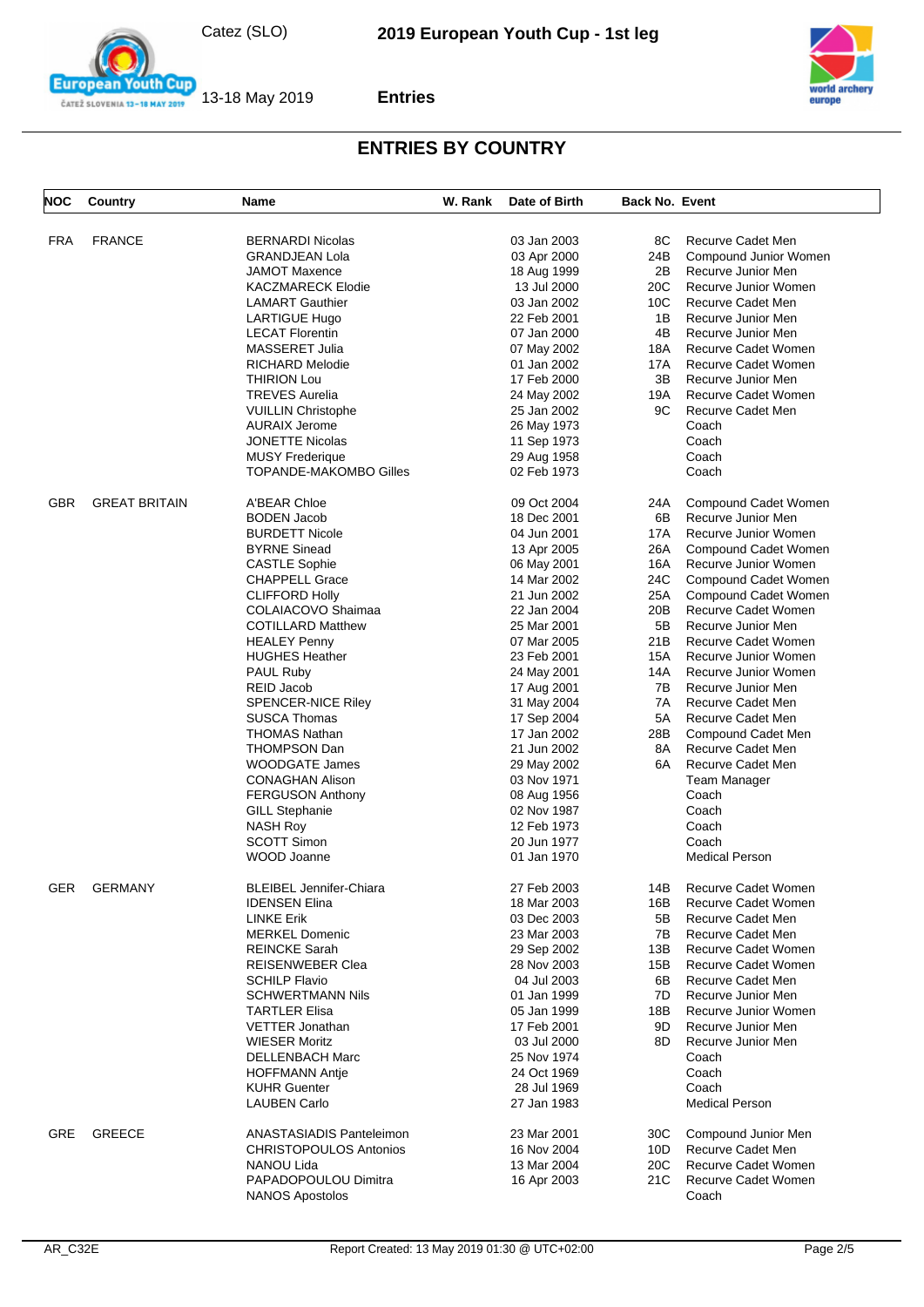

**Entries**



| <b>NOC</b> | Country        | Name                          | W. Rank | Date of Birth | <b>Back No. Event</b> |                            |
|------------|----------------|-------------------------------|---------|---------------|-----------------------|----------------------------|
| <b>IRI</b> | <b>IR IRAN</b> | RAJABI Mohammadmatin          |         | 19 Jan 2003   | 8Β                    | Recurve Cadet Men          |
|            |                | SHIRGHOLAMI Amir Ali          |         |               | 9B                    | Recurve Cadet Men          |
|            |                |                               |         | 28 May 2003   |                       |                            |
|            |                | <b>KARIMI Mohammad Ali</b>    |         | 12 Oct 1987   |                       | Coach                      |
| <b>ITA</b> | <b>ITALY</b>   | <b>BALSAMO Matteo</b>         |         | 11 Oct 2002   | 4B                    | Recurve Cadet Men          |
|            |                | <b>BAZZICHETTO Elisa</b>      |         | 01 May 2002   | 24D                   | Compound Cadet Women       |
|            |                | <b>BISCARDO Elia</b>          |         | 24 Jun 2001   | 7A                    | Recurve Junior Men         |
|            |                | <b>BOGGIATTO Alex</b>         |         | 08 Jul 1999   | 30A                   | Compound Junior Men        |
|            |                | <b>BRUNELLO Antonio</b>       |         | 28 Jan 2002   | 29B                   | Compound Cadet Men         |
|            |                | DE ANGELI Valentino           |         | 04 Aug 2002   | 29A                   | Compound Junior Men        |
|            |                | <b>FABRIZZI Federico</b>      |         | 20 Jun 2002   | 1B                    | Recurve Cadet Men          |
|            |                | <b>GREGORI Francesco</b>      |         | 29 May 2002   | 3B                    | Recurve Cadet Men          |
|            |                | <b>GRILLI Eleonora</b>        |         | 10 Aug 1999   | 26B                   | Compound Junior Women      |
|            |                | <b>HERVAT Karen</b>           |         | 04 Mar 2001   | 20B                   | Recurve Junior Women       |
|            |                | <b>LANDI Ginevra</b>          |         | 24 May 2004   | 19C                   | Recurve Cadet Women        |
|            |                | LOVO Niccolò                  |         | 24 Mar 2001   | 6A                    | Recurve Junior Men         |
|            |                | <b>MANGERINI Alessio</b>      |         | 11 Apr 2002   | 2B                    | Recurve Cadet Men          |
|            |                | <b>PAOLI Alessandro</b>       |         | 27 Aug 1999   | 5A                    | Recurve Junior Men         |
|            |                | PINNA Luca                    |         | 23 Aug 1999   | 28A                   | Compound Junior Men        |
|            |                | ROLANDO Aiko                  |         | 01 Apr 2002   | 18C                   | Recurve Cadet Women        |
|            |                | <b>ROSSI Giulia</b>           |         | 18 Oct 2003   | 17C                   | Recurve Cadet Women        |
|            |                | <b>SERAFINI Martina</b>       |         | 25 Jun 2004   | 25D                   | Compound Cadet Women       |
|            |                | <b>CARRER Stefano</b>         |         | 19 Nov 1958   |                       | Coach                      |
|            |                | <b>FALZONI Giovanni</b>       |         | 13 Mar 1953   |                       | Coach                      |
|            |                | MAZZI Stefano                 |         |               |                       | Coach                      |
|            |                | <b>OLIVIERI Fabio</b>         |         | 15 Sep 1966   |                       | Coach                      |
|            |                |                               |         | 15 Apr 1956   |                       |                            |
|            |                | <b>SPERA Luciano</b>          |         | 25 Jan 1975   |                       | <b>Team Manager</b>        |
| LAT        | LATVIA         | <b>BLAZE Davis</b>            |         | 02 Oct 2000   | 11B                   | Recurve Junior Men         |
|            |                | <b>SERGEJEVS Romans</b>       |         | 19 Oct 2006   | 11A                   | Recurve Cadet Men          |
|            |                | LAPSINA Elina                 |         | 26 Feb 1984   |                       | <b>Delegation Official</b> |
| POL        | <b>POLAND</b>  | <b>CHOJECKI Mi?osz</b>        |         | 23 Sep 2002   | 4D                    | Recurve Cadet Men          |
|            |                | <b>FERENS Anna</b>            |         | 30 Aug 2002   | 16A                   | Recurve Cadet Women        |
|            |                | FILIPOWICZ Jakub              |         | 11 Jun 2001   | 1A                    | Recurve Junior Men         |
|            |                | <b>JURASZ Karolina</b>        |         | 05 Mar 2001   | 14B                   | Recurve Junior Women       |
|            |                | K?PA Karol                    |         | 28 Oct 2001   | 2A                    | Recurve Junior Men         |
|            |                | <b>KOCAJ Marlena</b>          |         | 24 Sep 1999   | 17B                   | Recurve Junior Women       |
|            |                | <b>KUPCZAK Konrad</b>         |         | 15 Oct 2003   | 2D                    | Recurve Cadet Men          |
|            |                | <b>LAZOWSKI Filip</b>         |         | 12 Jan 2001   | 4A                    | Recurve Junior Men         |
|            |                | NAPLOSZEK Kamila              |         | 26 May 1999   | 16B                   | Recurve Junior Women       |
|            |                | <b>NE?CIOR Andrzei</b>        |         | 28 Jul 2001   | ЗA                    | Recurve Junior Men         |
|            |                | PLAZA Klaudia                 |         | 17 May 2003   | 14A                   | Recurve Cadet Women        |
|            |                | <b>RYTLEWSKI Michal</b>       |         | 28 Aug 2003   | 1D                    | Recurve Cadet Men          |
|            |                | <b>TRZOPEK Marek</b>          |         | 10 Jan 2003   | 3D                    | Recurve Cadet Men          |
|            |                | WESOLOWSKA Lucja              |         | 15 Mar 2003   | 15A                   | Recurve Cadet Women        |
|            |                | WYKA Melania                  |         | 21 Jun 2001   | 15B                   | Recurve Junior Women       |
|            |                | ZAJ?C Sylwia                  |         | 01 Sep 2002   | 13A                   | Recurve Cadet Women        |
|            |                | <b>STEMPEL Leszek</b>         |         | 10 May 1957   |                       | Coach                      |
|            |                | <b>TROJNAR Jacek</b>          |         | 06 Aug 1961   |                       | Coach                      |
|            |                |                               |         |               |                       |                            |
| ROU        | <b>ROMANIA</b> | <b>BUZILA-BALAS Tudor</b>     |         | 08 Apr 2003   | 7D                    | Recurve Cadet Men          |
|            |                | <b>FECIORU Ilinca Andreea</b> |         | 19 Jul 2002   | 17D                   | Recurve Cadet Women        |
|            |                | <b>FORRAY Alexandra</b>       |         | 09 Apr 2003   | 19D                   | Recurve Cadet Women        |
|            |                | <b>FRAI Cosmin</b>            |         | 09 Sep 2001   | 11C                   | Recurve Junior Men         |
|            |                | SIMINIUC Denisa               |         | 10 Mar 2003   | 18D                   | Recurve Cadet Women        |
|            |                | <b>TANASESCU Flavius</b>      |         | 04 May 2005   | 6D                    | Recurve Cadet Men          |
|            |                | <b>TIMPU Mario</b>            |         | 17 Jul 2003   | 5D                    | Recurve Cadet Men          |
|            |                | <b>DENES Alexandru</b>        |         | 24 Jun 1955   |                       | Team Manager               |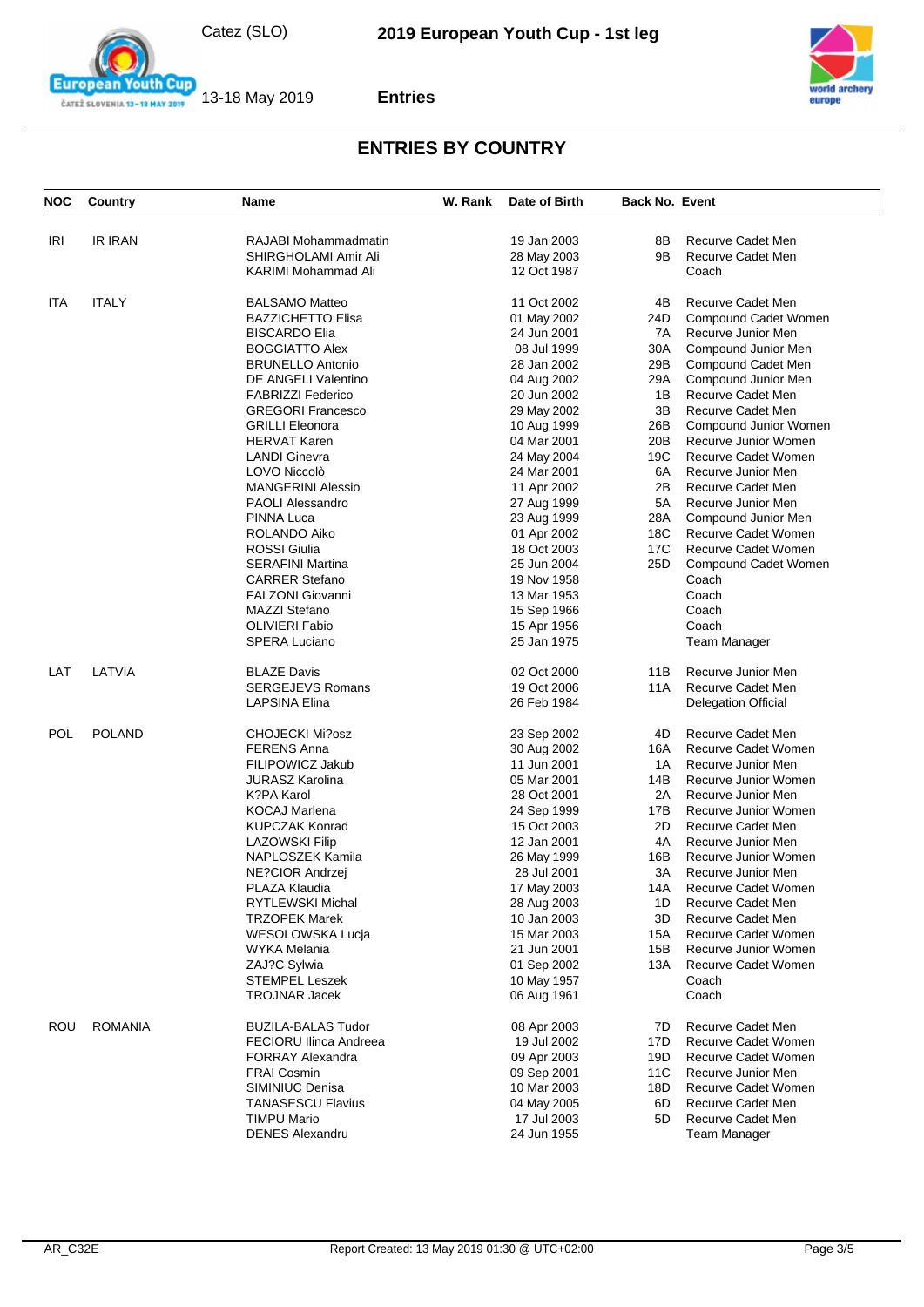

**Entries**



| NOC        | <b>Country</b>     | Name                                      | W. Rank | Date of Birth | <b>Back No. Event</b> |                            |
|------------|--------------------|-------------------------------------------|---------|---------------|-----------------------|----------------------------|
| <b>RUS</b> | <b>RUSSIA</b>      | <b>BIRIUKOVA Ekaterina</b>                |         | 12 Oct 2000   | 14D                   | Recurve Junior Women       |
|            |                    | <b>BUDAEV Sodnom</b>                      |         | 15 Jul 1999   | 6D                    |                            |
|            |                    | <b>BUDAEVA Ariuna</b>                     |         |               |                       | Recurve Junior Men         |
|            |                    |                                           |         | 16 Jan 1999   | 15D                   | Recurve Junior Women       |
|            |                    | <b>BUDAZHAPOVA Tujana</b>                 |         | 15 Aug 2002   | 22A                   | Recurve Cadet Women        |
|            |                    | <b>CHEREMISKIN Stanislav</b>              |         | 15 Jan 2001   | 4D                    | Recurve Junior Men         |
|            |                    | DAMSHAEV Dambi                            |         | 24 May 2001   | 5D                    | Recurve Junior Men         |
|            |                    | DORZHIEV Bato                             |         | 09 Jul 2003   | 2C                    | Recurve Cadet Men          |
|            |                    | EFIMOV Roman                              |         | 15 Feb 2000   | 29D                   | Compound Junior Men        |
|            |                    | KHARITONOVA Viktoria                      |         | 30 Nov 2001   | 17D                   | Recurve Junior Women       |
|            |                    | <b>KNYAZEVA Elizaveta</b>                 |         | 25 Jun 1999   | 25D                   | Compound Junior Women      |
|            |                    | <b>KOSENKOV Daniil</b>                    |         | 15 Apr 2003   | 29C                   | Compound Cadet Men         |
|            |                    | <b>KRIKUNOVA Polina</b>                   |         | 20 Aug 2003   | 20A                   | Recurve Cadet Women        |
|            |                    | MAKHMUDOV Mukhibullo                      |         | 15 Jan 2002   | 1C                    | Recurve Cadet Men          |
|            |                    | MAKHMUDOVA Nurinisso                      |         | 28 Aug 2000   | 16D                   | Recurve Junior Women       |
|            |                    | OSOROV Bujanto                            |         | 12 Jun 2002   | 4C                    | Recurve Cadet Men          |
|            |                    | RENZHINA Evgeniia                         |         | 07 Nov 2003   | 21 A                  | Recurve Cadet Women        |
|            |                    | SHENKHOROV Sergei                         |         | 22 Apr 2001   | 28D                   | Compound Junior Men        |
|            |                    | <b>VALIKOV Mikhail</b>                    |         | 01 Nov 2002   | ЗC                    | Recurve Cadet Men          |
|            |                    | MANKHANOV Zorigto                         |         | 21 Jun 1977   |                       | Coach                      |
|            |                    | PLATONOV Oleg                             |         | 12 Dec 1971   |                       | Coach                      |
|            |                    | POSTNIKOVA Elena                          |         | 16 Oct 1966   |                       | Coach                      |
|            |                    | RAZUMOVA Oxana                            |         | 19 May 1963   |                       | <b>Medical Person</b>      |
| <b>SLO</b> | <b>SLOVENIA</b>    | <b>BIZJAK Nik</b>                         |         | 07 Jun 1999   | 10A                   | Recurve Junior Men         |
|            |                    | <b>BRENK Aljaz Matija</b>                 |         | 18 Jan 2004   | 28A                   | Compound Cadet Men         |
|            |                    | <b>FERS Spela</b>                         |         | 25 Jul 2001   | 20A                   | Recurve Junior Women       |
|            |                    | GODESA Matej                              |         | 13 Jan 2002   | 30A                   | Compound Cadet Men         |
|            |                    | GODESA Miha                               |         | 04 Aug 2003   | 28C                   | Compound Cadet Men         |
|            |                    | <b>JAGER Matic</b>                        |         | 11 Sep 2002   | 9D                    | Recurve Cadet Men          |
|            |                    | <b>JEVSNIK Tim</b>                        |         | 29 Dec 2003   | 29A                   | Compound Cadet Men         |
|            |                    | PAJK Aneja                                |         | 07 Nov 2002   | 25C                   | Compound Cadet Women       |
|            |                    | PODKRAJSEK Sergej                         |         | 26 Jun 1999   | 9A                    | Recurve Junior Men         |
|            |                    | RAVNIKAR Ziga                             |         | 25 Dec 1999   | 8A                    | Recurve Junior Men         |
|            |                    | VELKOVA Mia                               |         | 30 Nov 2004   | 22B                   | Recurve Cadet Women        |
|            |                    | <b>BOZIC Brina</b>                        |         | 22 May 1992   |                       | Coach                      |
|            |                    | SITAR Dejan                               |         | 09 Dec 1979   |                       | Coach                      |
|            |                    | <b>ZUPANC Matej</b>                       |         | 05 Dec 1980   |                       | Team Manager               |
| <b>SMR</b> | <b>SAN MARINO</b>  | <b>TURA Leonardo</b><br><b>TURA Marco</b> |         | 05 Aug 2002   | 9A                    | Recurve Cadet Men<br>Coach |
| SUI        | <b>SWITZERLAND</b> | CHABIN Keziah                             |         | 14 Feb 2002   | 11B                   | Recurve Cadet Men          |
|            |                    | HUNSPERGER Janine                         |         | 20 Jul 2000   |                       | 25B Compound Junior Women  |
|            |                    | VALLARO Andrea                            |         | 11 Apr 2000   | 29B                   | Compound Junior Men        |
|            |                    | <b>VARONE Justin</b>                      |         | 17 Feb 2001   | 28B                   | Compound Junior Men        |
|            |                    | <b>CLINI Filippo</b>                      |         | 02 Jan 1975   |                       | Team Manager               |
|            |                    | <b>XOTTI Tiziano</b>                      |         | 27 Aug 1962   |                       | Coach                      |
| <b>SVK</b> | <b>SLOVAKIA</b>    | <b>BARANKOVA Denisa</b>                   |         | 07 Sep 2001   | 18C                   | Recurve Junior Women       |
|            |                    | BENDÍKOVÁ Elena                           |         | 06 Jan 2004   | 22C                   | Recurve Cadet Women        |
|            |                    | <b>FRANCU Ondrej</b>                      |         | 24 Jun 2000   | 9C                    | Recurve Junior Men         |
|            |                    | HANULIAK Jan Jakub                        |         | 08 Dec 2000   | 8C                    | Recurve Junior Men         |
|            |                    | <b>KUBICEK Libor</b>                      |         | 06 Mar 2001   | 30D                   | Compound Junior Men        |
|            |                    | <b>MACHAN Maros</b>                       |         | 11 Apr 2003   | 11C                   | Recurve Cadet Men          |
|            |                    | POIZL Dominik                             |         | 13 Dec 2000   | 10C                   | Recurve Junior Men         |
|            |                    | SEDIVY Simon                              |         | 13 Feb 2006   | 30B                   | Compound Cadet Men         |
|            |                    | <b>BENDIK Miroslav</b>                    |         | 16 Apr 1974   |                       | Team Manager               |
|            |                    | <b>HURBAN Vladimir</b>                    |         | 06 Oct 1969   |                       | Coach                      |